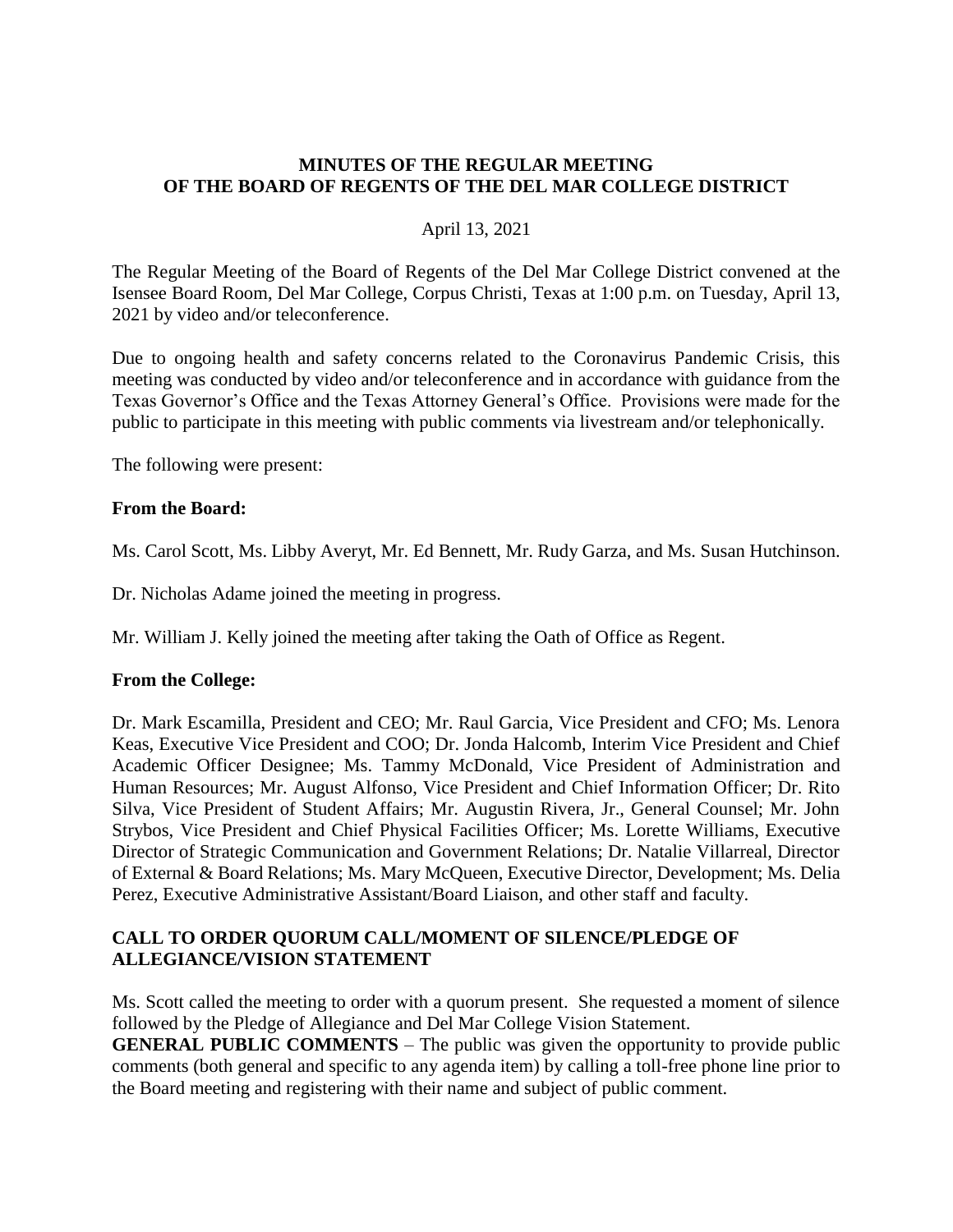There were no public comments made for this meeting.

# **DISTRICT 3 BOARD OF REGENT VACANCY:**

Swearing in of the appointed District 3 Board of Regent:

The oath of office was administered by Judge Sandra Watts to newly appointed District 3 Regent, William Kelly.

# **RECOGNITIONS:**

• Dan Korus, Dean of Corporate Services and Workforce Programs, Dara Betz, Director of Workforce and Industrial Credentialing Programs, Gary Griffith, Lead Instructor, and Laura Wright, Department Chair of Architecture, Aviation and Automotive: Diesel Applied Technology – Heavy Equipment Technician AAS Degree Program accredited by the Association of Equipment Distributors Foundation (AEDF)………...…….Ms. Lenora Keas *(Goal 3: Academic Preparedness and Student Learning)*

Ms. Keas stated that the Diesel Applied Technology - Heavy Equipment Technician AAS Degree Program for Del Mar College has earned national accreditation from the Associated Equipment Distributors Foundation (AEDF) and is only the second community college in the State of Texas to have earned such an honor. The AEDF represents over eight hundred distributors, manufacturers, and industry service firms in the heavy equipment industry. The AEDF stated that the College met rigorous industry specific national construction equipment technician standards and signified, to current and prospective students, that the program Del Mar College provides is the best in diesel equipment technician education as defined by the industry it serves. Ms. Keas congratulated and introduced the team that worked together for this national accreditation: Dean Dan Korus, Director Dara Betz, Lead Instructor Gary Griffith, Department Chair Laura Wright, Diesel Program Coordinator Kelvin Jones, Professor Pete Carpentier, Instructor Glenn Davis, Director Bob Montez, Programs Coordinator Nicole Kindizirsky, and Dean Davis Merrell.

Dean Korus provided words of appreciation to the team for their hard work and thanked the Administration for their support. Chair Scott conveyed congratulations to Dean Korus and team from the Board of Regents.

• Dean Cody Gregg: Appointed to serve a second term on the TexShare Advisory Board ………………………………………………………………………..Dr. Jonda Halcomb *(Goal 4: Learning Environments)*

Dr. Halcomb announced that Dean Cody Gregg was appointed to a second term on the TexShare Advisory Board. The TexShare Advisory Board is appointed by the State Library Commission and is charged by statute to advise the Commission on matters relating to the TexShare consortium. TexShare is a consortium of Texas Libraries joining together to share print and electronic resources, purchase online resources, and combine staff expertise. Dean Gregg has over twenty years of experience in management and administrative positions. Dean Gregg's insight in instructional technologies, open resource labs, library services, and active learning spaces enhanced the expansion of the College's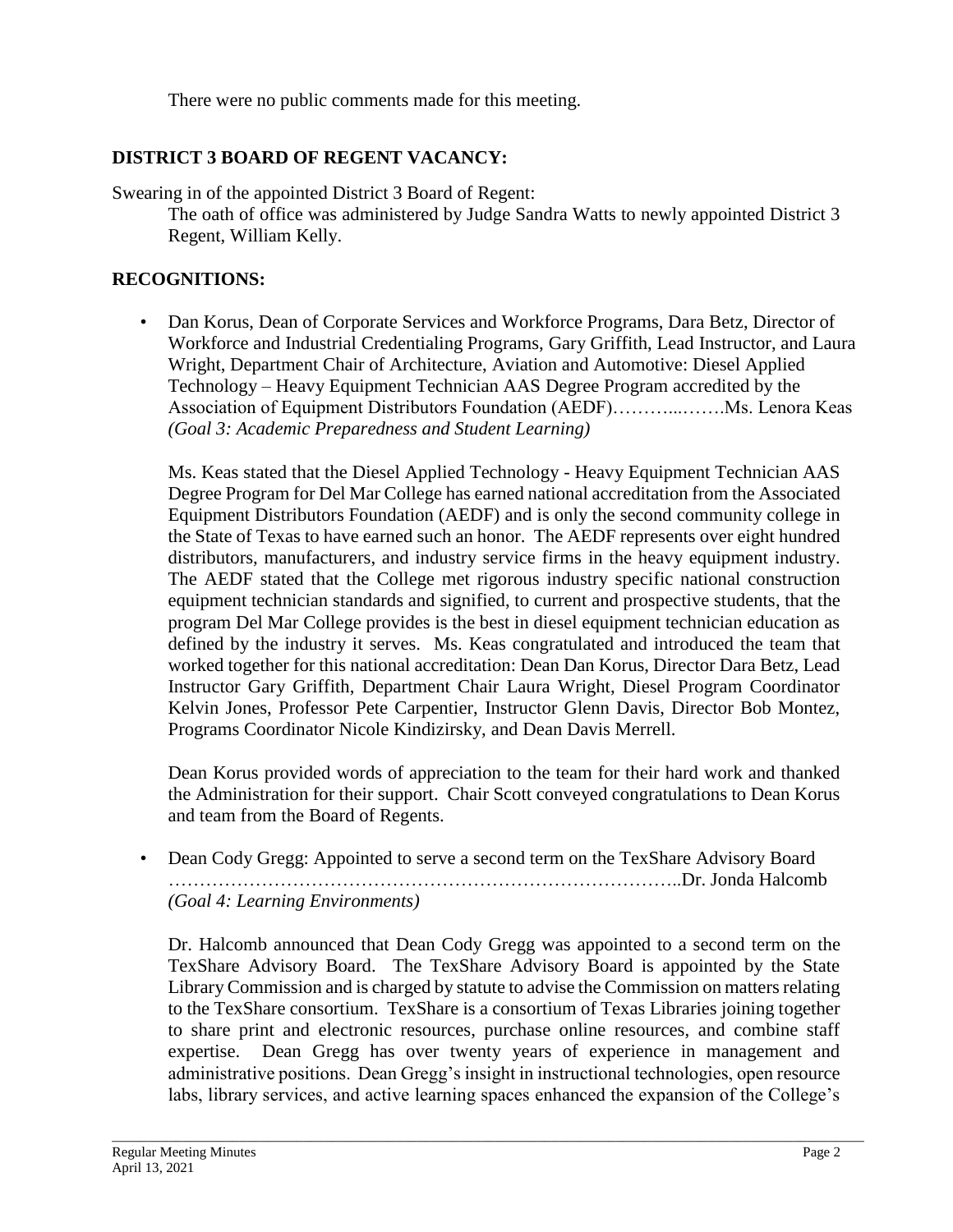library and learning support services. Dr. Halcomb congratulated and introduced Dean Gregg.

Dean Gregg provided words of appreciation and thanked the Board of Regents, Dr. Escamilla and Dr. Halcomb for their support. Chair Scott conveyed congratulations to Dean Gregg from the Board of Regents.

# **STUDENT SUCCESS REPORT……………....…...…………………….Dr. Jonda Halcomb**

### • HVAC and EPA Certification *(Goal 3: Academic Preparedness and Student Learning)*

Dr. Halcomb stated that students in the Air Conditioning Applied Technology program were successful in completing the Environmental Protection Agency (EPA) certification which is required by federal law regarding regulated refrigerants. The EPA certification consists of four parts - Core covers federal regulations, Type I covers small appliances, Type II involves high-pressure refrigerants, and Type III involves low-pressure refrigerants. Dr. Halcomb provided the Del Mar College HVAC-EPA Exam average pass rates for the Fall of 2020 and more Del Mar College students passed than the national average. Students that are enrolled in the new Heating Air Conditioning Refrigeration Technology EPA Recovery Certification course are able to get employment in about one semester. Dr. Halcomb stated Mr. Paul Creasy, Instructor of Air Conditioning Applied Technology, along with other faculty and the students hard work was the key to their success.

Chair Scott conveyed congratulations to Mr. Creasy on behalf of the Board of Regents.

## **COLLEGE PRESIDENT'S REPORT………………………….…...……Dr. Mark Escamilla**

• Return to Campus Planning *(Goal 4: Learning Environments)*

Dr. Escamilla began by stating that the College is at a pivot point in reference to the COVID-19 pandemic. Dr. Escamilla stated that in response to the recently updated CDC recommendations and vaccine distribution, Del Mar College is adjusting its guidelines regarding employees returning to campus to work. The College is encouraging employees who have private offices or workspaces, while adhering to social distancing, to return to work or make plans to return to work on campus as soon as possible. This is a transitional period and the College is not requiring everyone to return to work at the same time. Dr. Escamilla stated the College is still in Phase II of the Return-to-Campus protocol. The next eight weeks is a critical period because we have the end of Spring semester. Many faculty who work on short contracts will leave for summer which will coincide with vaccine distribution increase and this scenario will provide the College to begin to increase attendance slowly and steadily over the Summer sessions. This increase will possibly lead to students and employees to return to campus and a regular Fall format and still proceeding with caution and adhering to the CDC, city, county, and state guidelines.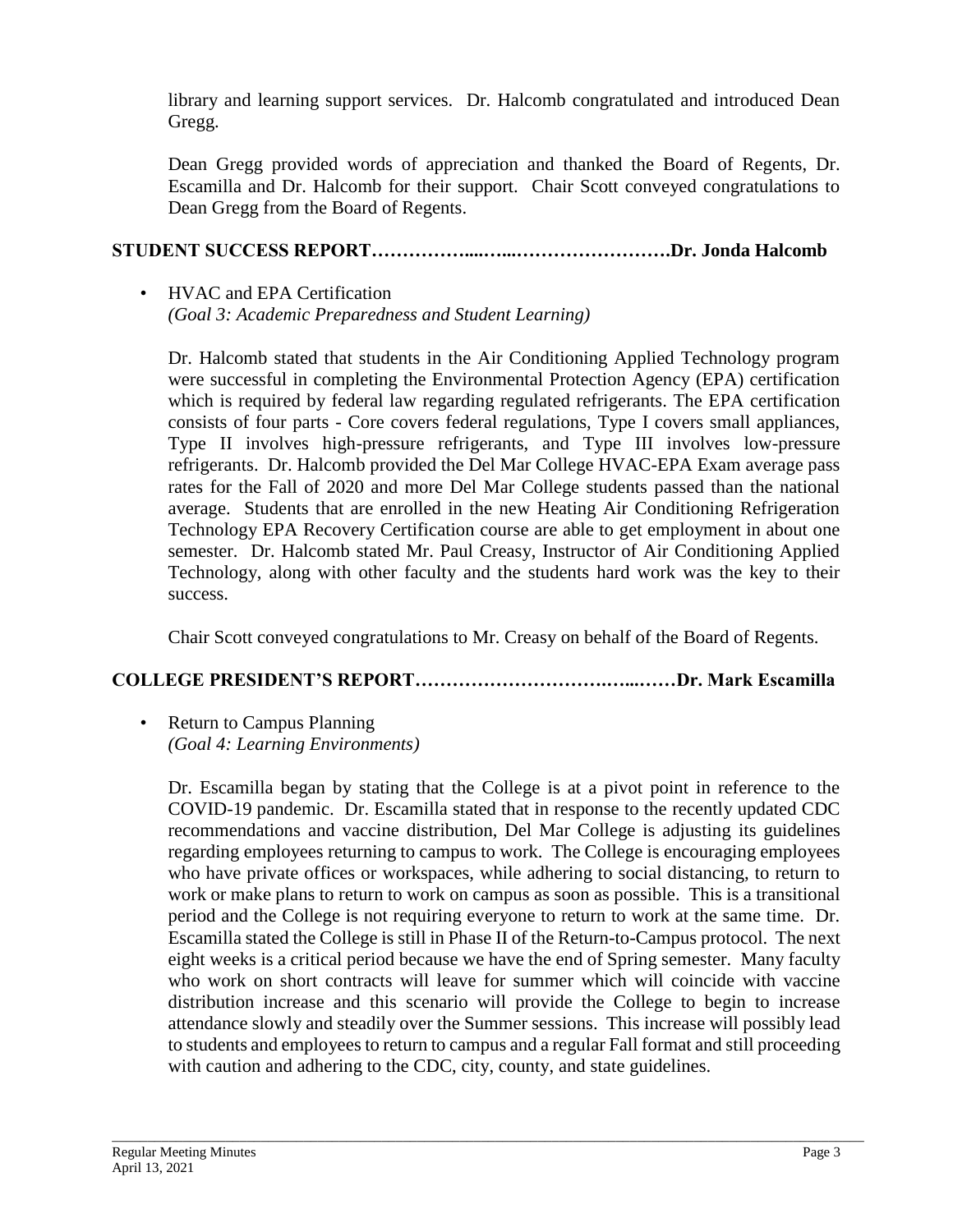• TAMUK/DMC Collaboration *(Goal 1: Completion)*

> Dr. Escamilla announced on March 18, 2021, the College was visited by our friends from Texas A&M University-Kingsville. President, Dr. Mark Hussey and his leadership team visited and toured their facilities primarily on West Campus. On April 1, 2021, the College hosted President, Dr. Justin Hoggard and the Chief Academic Officer, Dr. Patricia Rehak. Opportunities for future partnership and collaborations were explored and discussed. On April 8, 2021, contingents from Del Mar College and Coastal Bend College met in Kingsville with Dr. Hussey to discuss a regional higher education perspective to elevate and advance our students.

• Vaccination Clinic

Del Mar College held the first vaccination clinic on April 2, 2021 at the West Campus. The clinic was a success with over 500 people being vaccinated with the first dose of the Pfizer vaccine. The second dose of the Pfizer vaccine is being held April 23, 2021. More clinics have been requested by Nueces County.

• College-Wide Meeting

On, April 23, 2021 Dr. Escamilla stated he will be holding a College-wide virtual meeting to discuss some concepts and ideas in a convocation type setting.

• Legislative Meetings, April 6 -7, 2021 *(Goal 5: Workforce Development, Community Partnerships, and Advocacy)*

Dr. Escamilla and Dr. Natalie Villarreal along with the College's Delegation attended the legislative session on April 6-7, 2021. Dr. Escamilla presented the legislative agenda for Texas Association of Community Colleges (TACC) to their Representatives. Dr. Escamilla stated that they received tremendous support from their Delegation.

• Spring Commencement, May 14, 2021 *(Goal 1: Completion)*

Dr. Escamilla stated that Spring Commencement will be broadcast virtually via the College's Facebook and YouTube channels.

## **REGENT COMMENTS:**

• CCATT Update…………………………………………………………….Ms. Carol Scott *(Goal 5: Workforce Development, Community Partnerships, and Advocacy)*

Regent Scott provided background information to Regent Kelly regarding the Community Colleges Association of Texas Trustees (CCATT). Regent Scott began by stating that the CCATT and the Texas Success Center Board of Trustees Institute is going to combine their annual conferences on September 16-18, 2021 in person at The Westin at The Domain in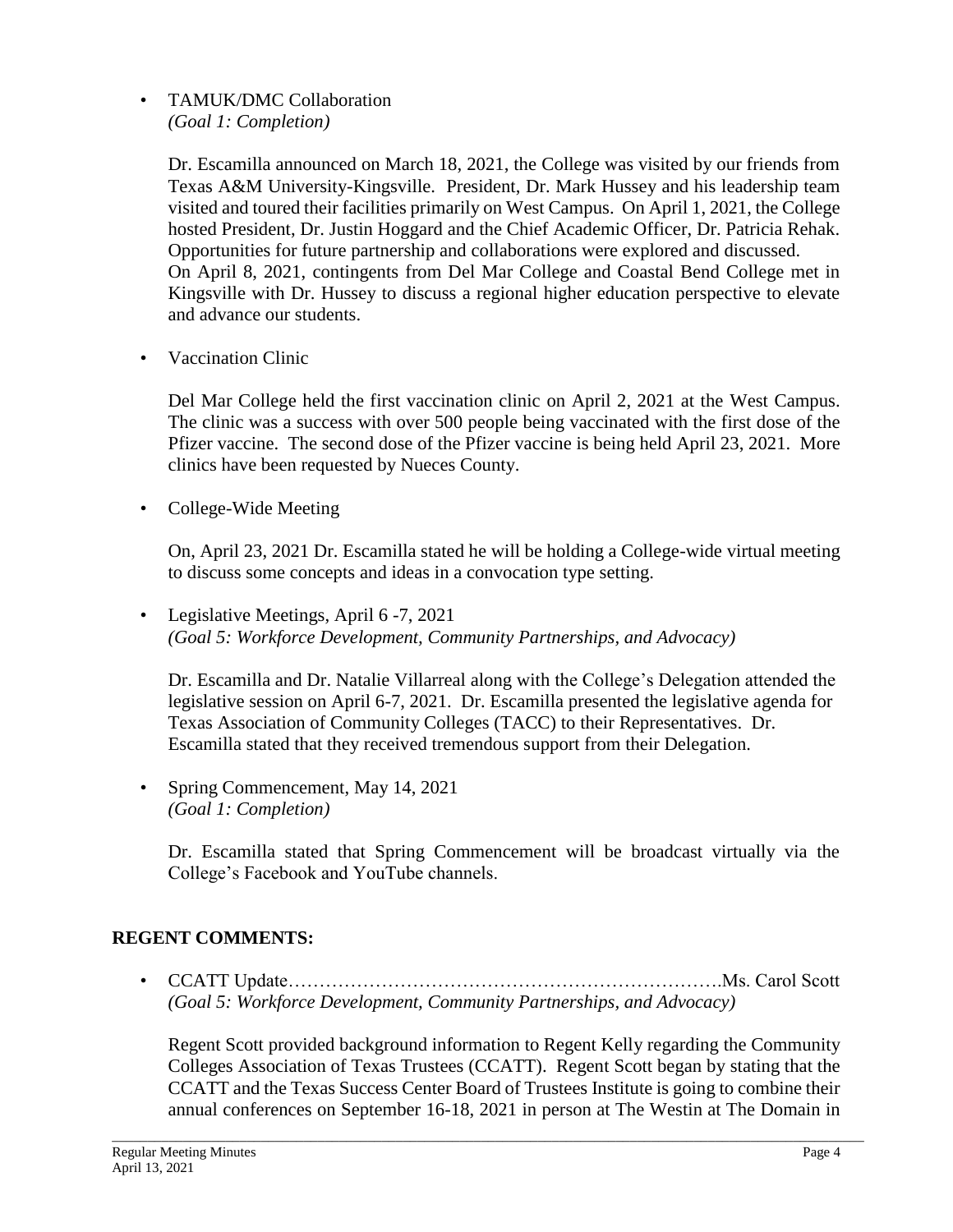Austin, Texas. This Conference will include in-depth student success numbers and data points. CCATT has offered, through grant-funding, to send the CEO and two members of the Board free of charge. Regent Scott stated that the Association of Community College Trustees Congress has been scheduled in San Diego, California on October 13-17, 2021. The Texas Higher Education Coordinating Board will host its annual conference in late November 2021.

Regent Scott advised that she was able to provide testimony to the Senate Higher Education Committee on March 31, 2021 regarding one of the Bills that the Associations are advancing requesting that the Legislature create a Commission on Community College Finance. Regent Scott is planning to speak with Senate members, House members, Representatives from Texas Association of Community College Attorneys (TACCA), Community Colleges Association of Texas Trustees (CCATT), as well as business leaders from across Texas about State funding.

## **STAFF REPORTS:**

• Legislative Update…………………………………………………Dr. Natalie Villarreal *(Goal 5: Workforce Development, Community Partnerships, and Advocacy)*

Dr. Villarreal stated that the  $87<sup>th</sup>$  Texas State Legislature began January 12, 2021 and will adjourn May 31, 2021, sine die. Dr. Villarreal stated that all final bills have been submitted and Committees are hearing testimony.

The joint Community Colleges agenda was brought forth by Texas Association of Community Colleges (TACC); Community College Association of Texas Trustees (CCATT); and Texas Community College Teachers Association (TCCTA) who advocate for students, faculty, and staff in Texas. Dr. Villarreal stated there has been significant change to the "Funding Ask" part of the Agenda. Dr. Villarreal stated that she, Chair Scott and Dr. Escamilla have made trips to Austin and have been in regular contact with Legislators incuding Senator Chuy Hinojosa, Representative J. M. Lozano, Representative Abel Herrero, and Chairman Hunter who are all very supportive of Del Mar College.

Dr. Villarreal reviewed Senate Bill 1 and House Bill 1 which are the budget bills. The Associations have been testifying and working together with the Higher Ed Committees and the Appropriations Committees to advocate on behalf of the State Colleges. Dr. Villarreal stated that Del Mar College receives about 20% of funding from State Appropriations. Dr. Villarreal reviewed the agenda and stated the initial funding goal was to ask for continued support under the State's current fiscal condition. Dr. Villarreal reviewed the Appropriations request made by TACC, CCATT and TCCTA which includes Core Operations, Success Points, Contact Hours, and New: Hold Harmless Funding. Dr. Villarreal stated that more than thirty colleges were put in the red with the current funding scenario.

Dr. Escamilla stated that currently the House and Senate are discussing the two versions of their bills. Dr. Escamilla stated that because the College did such a tremendous job with enrolling students, Del Mar College was down only 4% in contact hours which means they were number 9 in the State out of the fifty Texas Colleges. Many other Colleges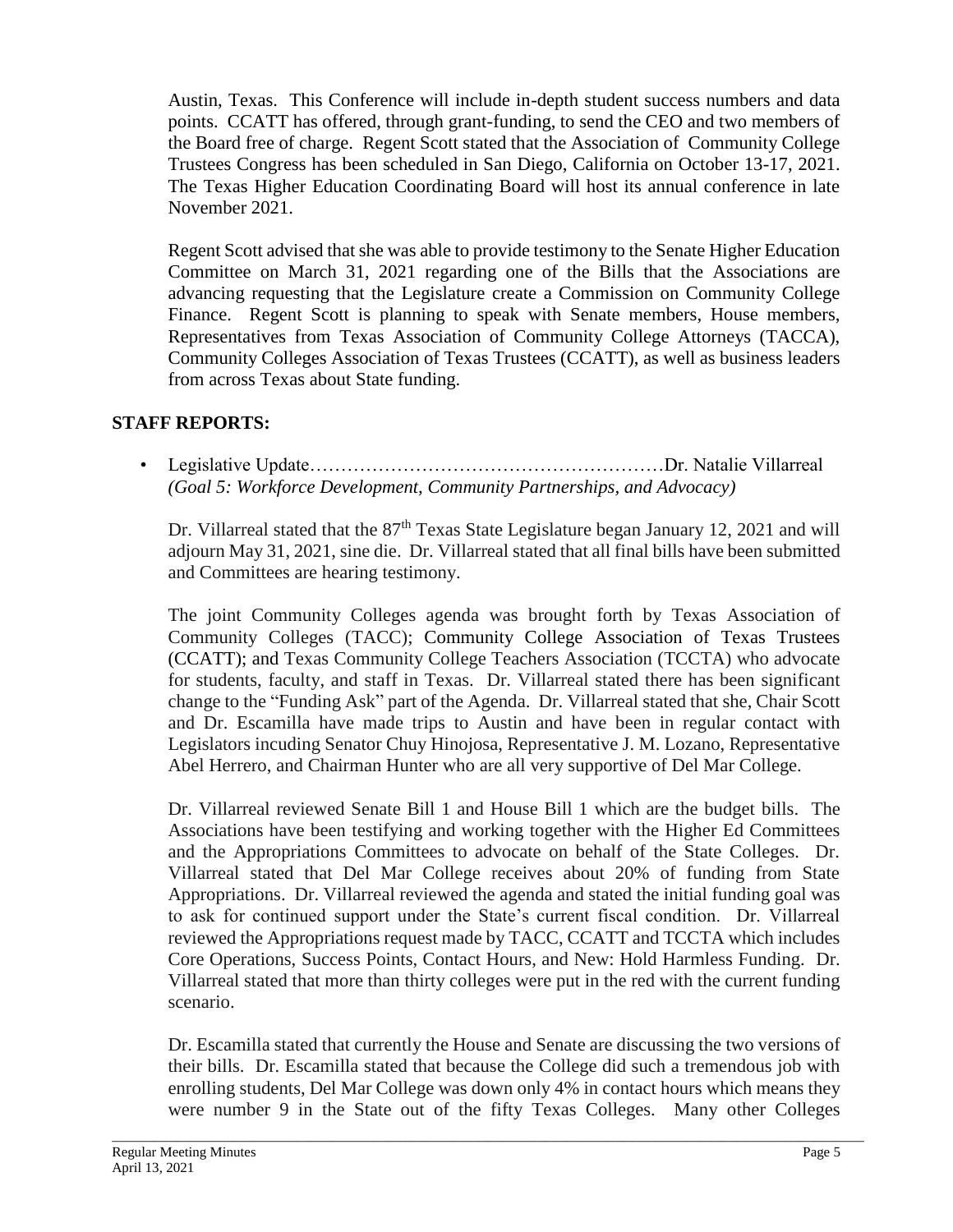experienced tremendous downturns in enrollment in the double digits. Dr. Escamilla stated that the College remains in the black under all case scenarios which is a really powerful statement. Dr. Escamilla stated that he heard from Senator Brandon Creighton, Chair of the Senate Higher Ed Committee who stated to be patient because work is ongoing. Senator Creighton has been a phenomenal support of Community Colleges.

Dr. Villarreal stated that there are several Bills she continues to watch and continually work with staff to ensure they are keeping track of anything that could affect the College's students, faculty and staff.

Dr. Villarreal discussed the TRUE Bill which stands for Texas Reskilling & Upskilling through Education. TRUE Bill is a workforce initiative of Texas Community Colleges to engage students with high-quality programs that lead to credentials with workforce values. She provided detailed information regarding this Bill.

Dr. Villarreal presented information regarding the National agenda which includes 1,000 Community Colleges and 12 million Community College students. In the Spring 2020, they started with the CARES Act which was the first relief money from the Federal Government. In December 2020, they received a second relief package called the Corona Virus Response and Relief Appropriations Act. The American Rescue Plan Act was passed in March of 2021.

Dr. Villarreal and Dr. Escamilla responded to questions from the Board of Regents.

• Higher Education Emergency Relief Funds (HEERF II and II) ……………………………………………………Ms. Lenora Keas and Mr. Raul Garcia *(Goal 6: Financial Effectiveness and Affordability)*

Mr. Garcia began the presentation with an overview of the Higher Education Emergency Relief Funds (HEERF) II and III. The HEERF is a segment of the overall CARES Act Stimulus funding. HEERF continues to be a component for each of the stimulus funding.

The HEERF II is authorized by the COVID-19 Corona Response and Relief Supplemental Appropriations Act (CRRSAA), signed into law on December 27, 2020. The CRRSAA authorizes \$22.7 billion in support for institutions of higher education. The HEERF III is authorized by the American Rescue Plan (ARP), signed into law on March 11, 2021. The ARP authorizes \$39.6 billion in support for institutions of higher education. The Advisory Group includes Lenora Keas, Executive VP and COO; Kiwana Denson, Strategic Initiatives; Dr. Rito Silva, Student Affairs; Dr. Jonda Halcomb, Academics; August Alfonso, Information Technology; Raul Garcia, Financial Services; Dr. Kristina Ramirez Wilson, Planning & Institutional Effectiveness; and Christina Gonzalez, Grants.

Mr. Garcia continued with providing information stating the HEERF II and II grant awards include financial aid grants to qualifying students valued at \$11.2 million. The Department of Education requirements include:

- Any component of student's cost of attendance.
- Emergency costs that arise due to COVID-19 such as tuition, food, housing, healthcare (including mental health and childcare).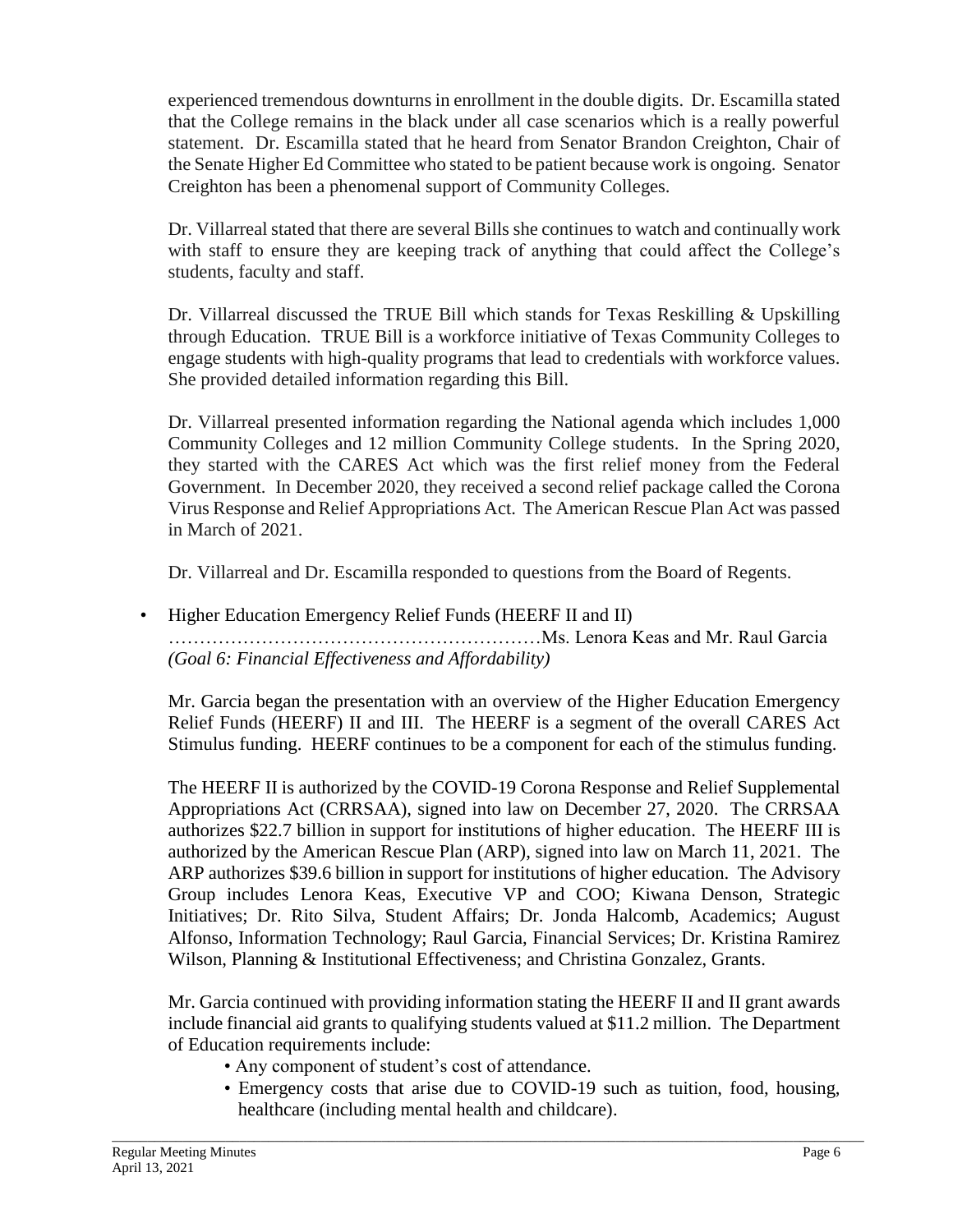- Multi-term award using HEERF I modeling as a baseline.
- Student with exceptional need will have priority.
- Student aid more expansive to include continuing education and dual enrollment.
- Can be used to pay account balances only with student affirmative consent.

The spending deadline for HEERF II is January 16, 2022 with a reset clause based on HEERF III deadline. The HEERF III deadline has yet to be determined.

Regent Averyt announced that Chair Scott momentarily left the meeting and she would temporarily chair the meeting.

Ms. Keas continued the presentation regarding College operational assistance and minority serving institution funds from HEERF II and III total \$18.6 million and will be tied to Strategic Plan goals. Funding priorities and approval criteria include the following:

- Delivery of instruction due to COVID-19 Goal Four
- Expanding remote learning programs Goals Four and Five
- Building IT capacity Goals Three and Four
- Training faculty and staff to operate effectively in a remote learning environment - Goals Three and four
- Must have a clear connection to COVID-19.

All of the above criteria combine to support Goal One - Completion and Goal Two - Persistence. The College has already extended \$1.5 million of HEERF II and \$1.9 million from the CARES Act to students.

Ms. Keas stated that allowable expenses tied to COVID-19 include lost revenue; technology costs associated with transition to distance education; training for faculty and staff; payroll with nexus to COVID-19; and making financial aid grants to students which can be used to pay student balances and no student consent requirement. Expenses not allowed include pre-enrollment recruitment activities; marketing or recruitment; endowments; capital outlays associated with facilities related to athletics; and senior administrator or executive salaries which includes contract incentives and other cash benefits.

Ms. Keas stated that the next steps after receiving the Grant Award Notice (GAN) on HEERF III, which is currently pending, include reviewing guidelines and regulations within HEERF II and HEERF III; establishing timelines and begin distributing student funds; prioritizing funding options; and establishing timeline and distribution for operation expense funds. Students with exceptional need continues to be the overriding focus.

Dr. Escamilla stated that this information is what is currently known with much in development and the College will continue to meet and organize as soon as stimuli funds arrive. Also, updates will be provided to the Board as soon as possible.

\_\_\_\_\_\_\_\_\_\_\_\_\_\_\_\_\_\_\_\_\_\_\_\_\_\_\_\_\_\_\_\_\_\_\_\_\_\_\_\_\_\_\_\_\_\_\_\_\_\_\_\_\_\_\_\_\_\_\_\_\_\_\_\_\_\_\_\_\_\_\_\_\_\_\_\_\_\_\_\_\_\_\_\_\_\_\_\_\_\_\_\_\_\_\_\_\_\_\_\_\_\_\_\_\_\_

Ms. Keas and Mr. Garcia responded to questions from the Board of Regents.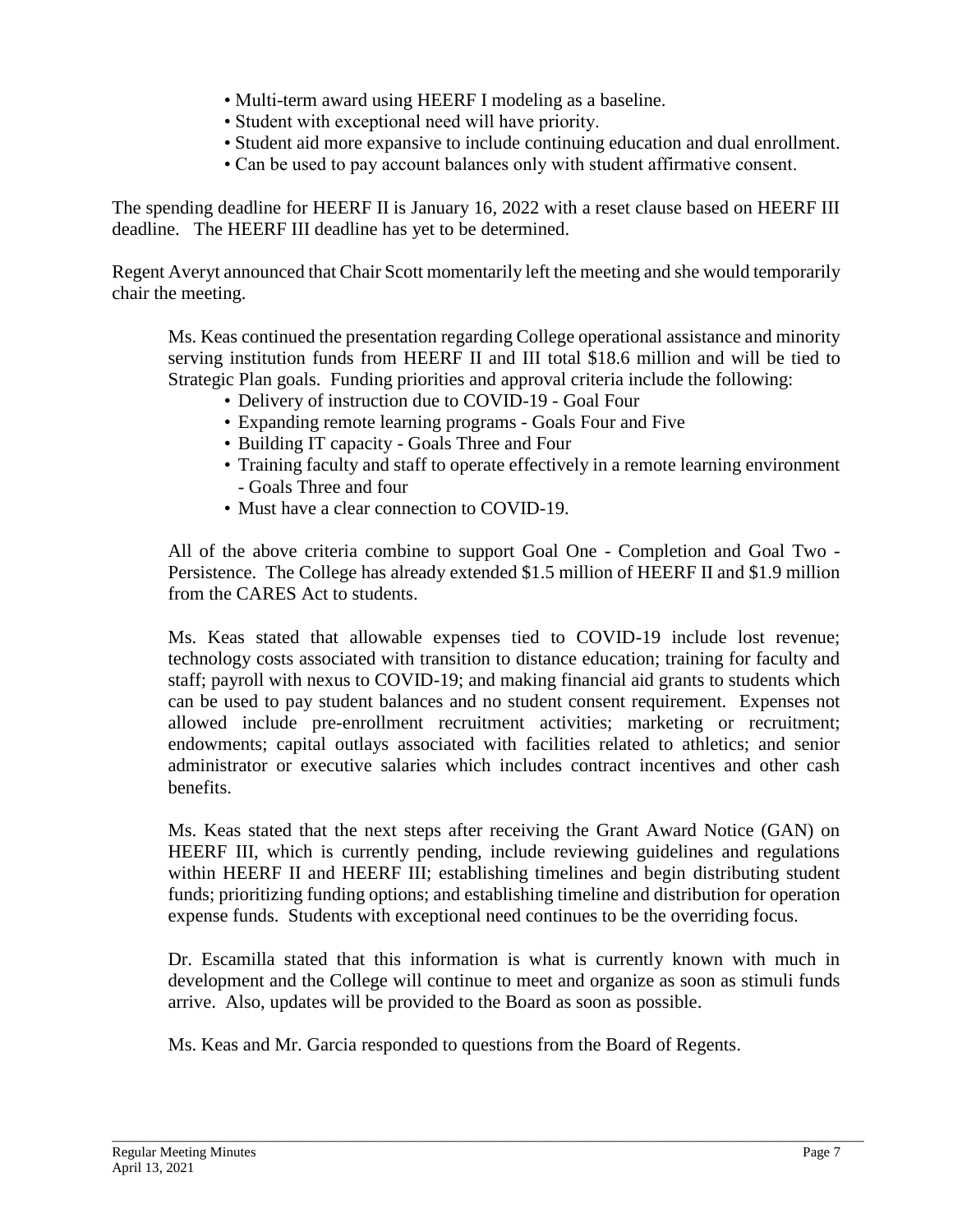• Student Enrollment Report…...………….……………Ms. Lenora Keas and Dr. Rito Silva *(Goal 2: Recruitment and Persistence)*

Ms. Keas began her presentation by stating that the Legislature sets the overall state funding every even numbered year for the following two years which is referred to as the base year. The biennium funding by contact hours for the base year includes:

- Texas Legislature funds community colleges on a base year during periods beginning the summer semester of the even numbered years prior to a legislative session. 2014-2015; 2016-2017; 2018-2019; 2020-2021; 2022-2023
- The base year begins in the Summer I semester and continues through the end of the following spring semester.
- Funding is calculated on certified contact hours earned during a semester.
- Contact hours are based on the total number of hours of instruction for each student and for each course that is taken.
- The census date for counting contact hours varies depending upon the variety of enrollment periods during a semester such as:

16 weeks, 15 weeks, 8 weeks, Rapid Track, Maymester, etc.

Ms. Keas reviewed the base calendar year for the College and stated that contact hours are counted for any course that begins after the sixteen weeks Spring term. Classes that began after the start of the Spring 2020 term, was counted as Summer I. College credit terms run on a semester format where continuing education courses run on a quarter system.

Ms. Keas reviewed the budget revenue for 2019-2020 and 2020-2021 was reviewed with a graph showing that 54.0% of revenue comes from property taxes 24.1% comes from tuition and fees; 15.3% comes from State appropriations; 5.4% comes from state benefit contribution; and 1.3% comes from miscellaneous revenue streams.

The funding combination of credit courses and continuing education courses was over \$16.4 million dollars for the biennium or two academic years. Ms. Keas provided a history of the funding formula for Community Colleges over time. The amount of \$5.83 per contact hour is what was recommended for 2022-2023 by the Community and Technical Colleges Formula Advisory Committee (CTCFAC) as of April 2021; however, the final rates have not been approved and may change. Ms. Keas stated that it is projected for the student success points and core operation rates to go up but is still pending.

Ms. Keas reviewed the College's base year 2020-21 funded contact hours which are down 7.1% at this time; however, the College's Continuing Education contact hours are up 28.1% and with this assistance from Continuing Education, the College is only down 4.2% from the last biennium.

Dr. Escamilla stated this information ties into several conversations being discussed on this Agenda. He stated that the 28.1% increase in the microcredentials is where the College's opportunity remains along with working with the Legislature. Del Mar College is compared to other large colleges in Texas.

Regent Scott rejoined the meeting and resumed chairing the meeting.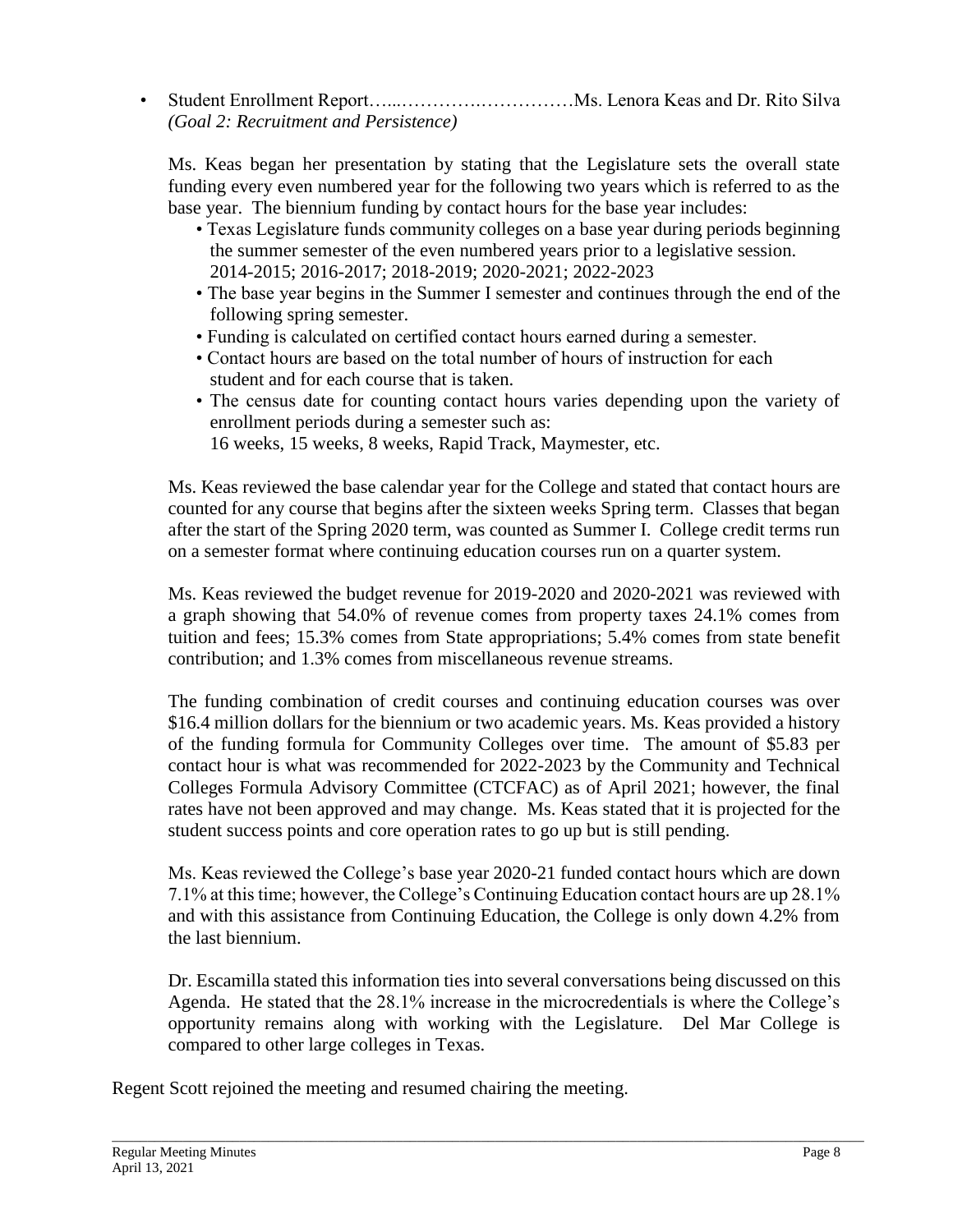Dr. Silva continued with the presentation discussing student success funding which is part of the College's funding calculation. Dr. Silva reviewed a graph that shows how the College receives success points. At Del Mar College in 2019-2020 success point total was 16,753 which is flat compared to 2018-2019 and down 5% from 2017-2018. Dr. Silva noted in the last biennium, Del Mar College received \$1.6 million in success points which is about 10% of the College's funding from the State. The Spring credit headcount for the College has had small but steady increases in enrollment. Pursuant to CBM001 data, the Spring 2021 headcount is 12,787 which is up from 12,079 for Spring 2020. The rise in the headcount of 5.8%, which includes flex entry, explains the strategic shift the College took during the pandemic. The Fall 2020 headcount decreased to 10,935 due to the pandemic. In Fall 2019, the College's enrollment was 12,252 which surpassed the previous highest enrollment in 2010.

Dr. Silva provided more detail how the College responded to the COVID-19 crisis and provided a graph showing the Fall credit headcount by tripling the amount of courses offered in the second eight weeks which resulted in over a 300% increase in flex headcount from 761 in Fall 2019 to 2,880 in 2020.

Dr. Escamilla stated that the headcount is currently down 4% under the continuing COVID-19 environment.

Ms. Patricia Benavides-Dominguez continued with the presentation regarding Del Mar College comparisons to other large college enrollment headcounts. Ms. Benavides-Dominguez stated the pandemic has been a challenge for other large Colleges as well. The enrollment numbers Ms. Benavides-Dominguez discussed did not include the flex numbers or Spring numbers. The College experienced an 11% decline from 2019 to 2020 while some cohort colleges experienced declines as much as 48% to as little as 3.4%.

Ms. Benavides-Dominguez provided a historical perspective of the College's credit contact hours which had a steady increase over the last five years. The Fall 2020 Dual Credit program continues to grow and the headcount was 2,628 which was a 26% increase over a 5-year increase period. Currently there are thirty-five high schools participating in the College's dual credit program.

Ms. Keas discussed contact hours for continuing education and credit courses on an academic year basis which were down from 5,425,908 in 2019-2020 to 3,924,360 in 2020- 2021. Ms. Keas noted that not all contact hours have been counted to date.

Ms. Keas, Dr. Villarreal, Dr. Silva and Dr. Escamilla responded to questions from the Board of Regents.

• Non-Returning Student Survey……………….………………….………………………. …………….Dr. Kristina Wilson, Ms. Patricia Benavides-Dominguez and Dr. Rito Silva *(Goal 2: Recruitment and Persistence)*

Dr. Escamilla provided opening remarks and introduced Dr. Kristina Wilson who began the presentation. Dr. Wilson stated that Dr. Escamilla asked a group of his team to gather information for a survey to ask students why they did not enroll for Spring 2021 courses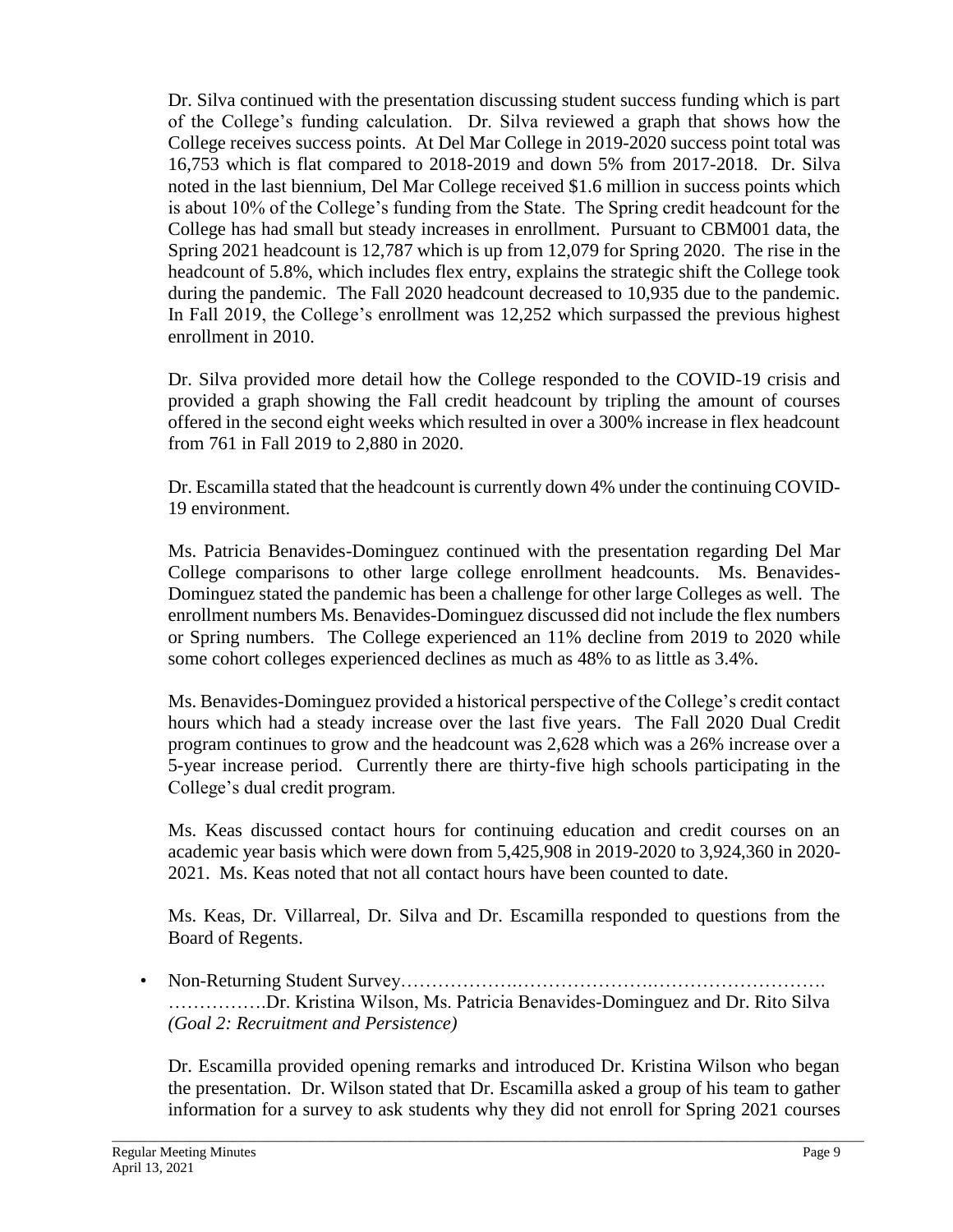and were enrolled during the Spring 2020 and/or Fall 2020 semesters and did not graduate. An online survey was sent to 5,700 individuals and the College received 555 responses which is a 9.7% response rate.

Dr. Wilson stated the survey consisted of four questions, three of which were multiple choice. The final questions were an open-ended format. The first question asked students what factors impacted their decision not to enroll in classes and the most selected response was "Other" at 40.4%. The "Other" response included students comments such as attending another institution, dual credit, etc.; course-related availability, online format; familial responsibilities; COVID-10 safety concerns; and students intended to return.

Dr. Silva discussed the second question in the survey which asked if difficulty with online classes influenced a decision not to return and what other things contributed to the decision. The most selected response at 43.4% was the student did not have difficulty with online classes. The second most selected response was difficulty transitioning from a face-to-face class to an online class followed by difficulty with course materials and information in Canvas. Some of the open-ended comments for the second questions included: content and delivery of content; quality of instruction and support; personal difficulties; and obstacles including lack of resources like tutoring and guidance.

Dr. Patricia Benavides-Dominguez stated that the third question in the survey asked what the College could do to assist in re-enrolling and the most selected response at 36.2% was financial assistance. The second most selected response was to offer more face-to-face courses followed by assistance with advising and registration.

Dr. Benavides-Dominguez stated that the fourth question asked for open-ended comments by students included obstacles and instructional support; positive comments included Del Mar College helps them to achieve their goals; the students intend to return; and personal difficulties such as familial responsibilities, as well as physical and mental health concerns.

Dr. Wilson shared key highlights relevant to the College's response to the COVID-19 pandemic which included student services moving online including advising, registration services, outreach, tutoring, and library; emergency remote instruction; rapid response training for faculty converting classes to online format; and implementation of safety protocols.

Dr. Wilson continued and explained that the next steps the College plans to take include outreach to all non-returning students; eLearning professional development and training; summer academy; direct financial assistance to students (HEERF I  $&$  II); strengthen communication with students; and additional surveys.

Dr. Wilson, Ms. Benavides-Dominguez, Dr. Silva, Mr. Garcia, and Dr. Escamilla responded to questions from the Board of Regents.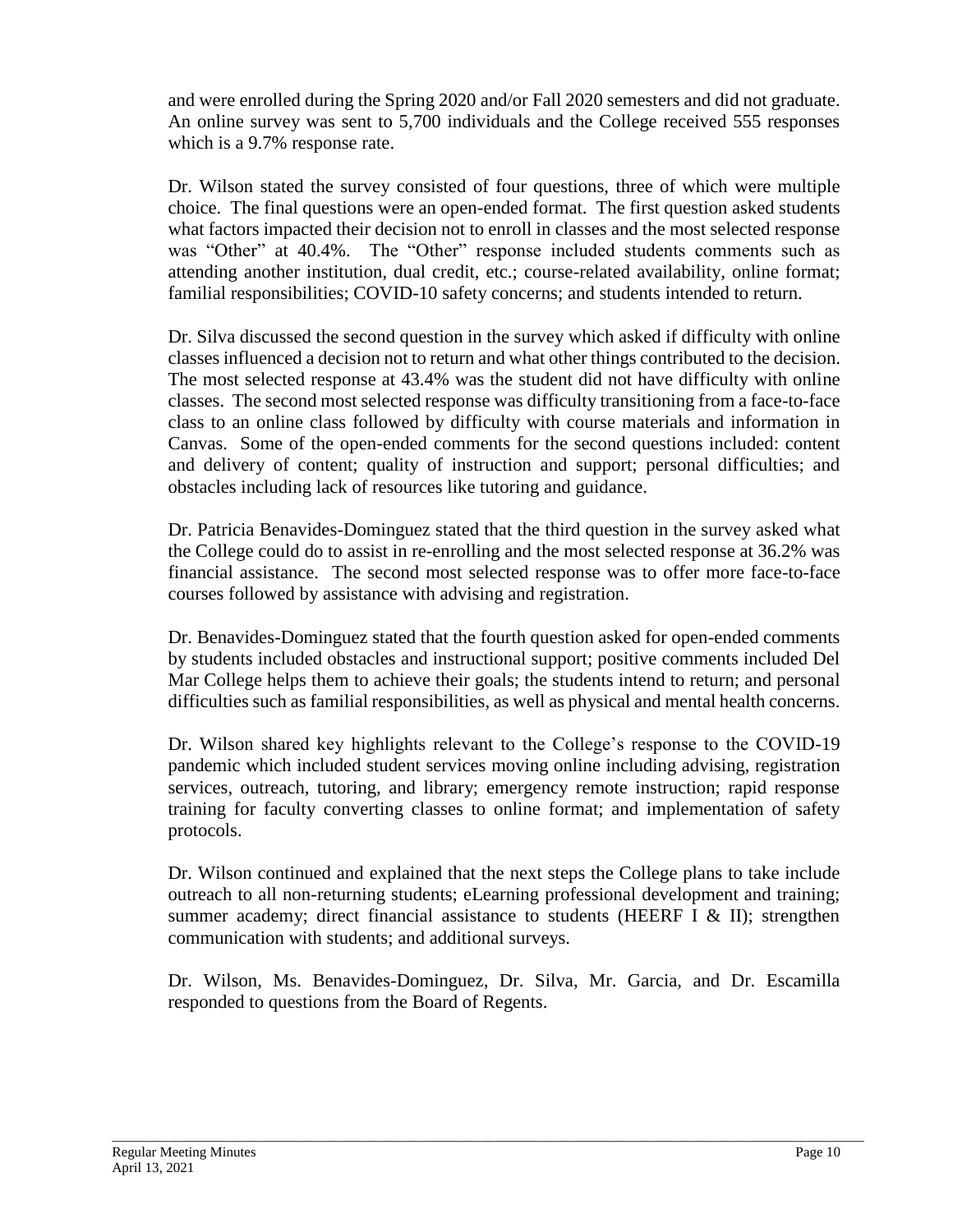#### **PENDING BUSINESS:**

Status Report on Requested Information *(Goal 5: Workforce Development, Community Partnerships, and Advocacy)*

Chair Scott reviewed the list of pending business.

#### **CONSENT AGENDA**

# **CONSENT MOTIONS:** *(At this point the Board will vote on all motions not removed for individual consideration.)*

#### **ITEMS FOR DISCUSSION AND POSSIBLE ACTION:**

- 1. Approval of Minutes: Workshop, March 16, 2021 Regular Board Meeting, March 16, 2021 Called Meeting, March 19, 2021 *(Goal 5: Workforce Development, Community Partnerships, and Advocacy)*
- 2. Acceptance of Investments for March 2021 *(Goal 6: Financial Effectiveness and Affordability)*

Regent Averyt made a motion to approve the consent agenda items with one correction to the March 16, 2021 Workshop Meeting Minutes indicating Regent Bennett's attendance by telephone during the workshop. Regent Garza seconded the motion. There was no further discussion from the Board. There were no public comments. A vote was taken by a show of hands with Regents Scott, Adame, Averyt, Garza, Hutchinson, and Kelly in favor. Mr. Bennett cast a voice vote in favor. The motion carried unanimously, 7-0.

## **REGULAR AGENDA**

3. Discussion and possible action regarding the College's Quarterly Investment Report for the period ending February 28, 2021……………………………………Mr. Raul Garcia *(Goal 6: Financial Effectiveness and Affordability)*

Mr. Garcia began his presentation and stated that the Federal Government is using all of its tools towards rebooting the U.S. economy including fiscal and monetary policy leading to maximum employment and stable prices. Mr. Garcia introduced Linda Patterson from Patterson and Associates. Ms. Patterson stated that the rates and the market are no exception to being affected by COVID-19. The Yield Curve is reacting to an improving economy and feeding off the stimulus trough that promises even more funds thrown into the economy. The bond market is foreseeing inflation with some economic improvement and re-opening of the economy risk assets look more promising for investors. Ms. Patterson stated that there is a lot of good movements in the markets such as higher rates because the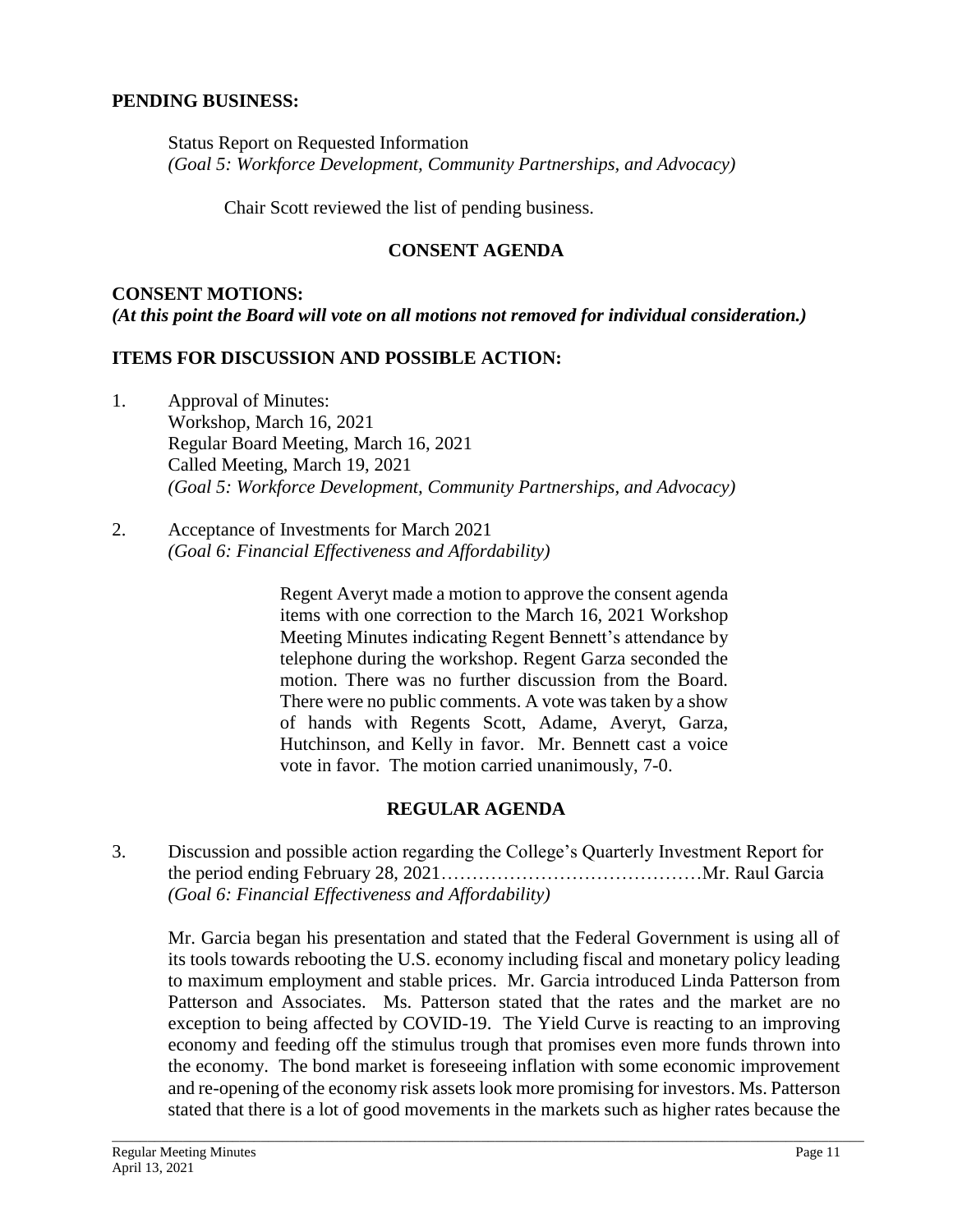economy is getting stronger, payrolls in March surged with improvement in most industries, businesses are reopening and gaining momentum with eased restrictions, stimulus fueled consumer is out to spend, housing continues to boom with slowing inventory, and economy is growing at its fastest pace since 1984.

Ms. Patterson reviewed the Del Mar College Portfolio and stated the Portfolio Bonds include Local Main 35.600%; 2020 Series B 22.460%; and 2018 Series A 15.040%. Ms. Patterson continued with an overview of the Pooled Funds which include Fiscal Year 2020- 2021 Quarter 2 earnings of \$101,690. The percent on a six-month treasury bill has gone down from 2.160% for FY 2018-2019 to 0.08% for FY 2020-2021 in this second quarter. The College's earnings for the current quarter were \$101,690.00. Ms. Patterson provided a review of the College's asset allocations of various Pooled Funds as well as the Series 2018 and 2020 (A&B) tax bond funds.

> Regent Adame made a motion to accept the College's Quarterly Investment Report for the period ending February 28, 2021. Regent Hutchinson seconded the motion. There was no further discussion from the Board. There were no public comments. A vote was taken by a show of hands with Regents Scott, Adame, Averyt, Garza, Hutchinson, and Kelly in favor. Mr. Bennett cast a voice vote in favor. The motion carried unanimously, 7-0.

4. Discussion and possible action regarding the College's Quarterly Financial Report for the period ending February 28, 2021……………………………………Mr. Raul Garcia *(Goal 6: Financial Effectiveness and Affordability)*

Mr. Garcia provided a brief review of the College's Quarterly Financial Report for period ending February 28, 2021. Mr. Garcia stated that the College is stable in the current economic environment for the current quarter. The College's revenues are down \$3.2 million which is offset by reduced spending of \$2.6 million. The College has planned for the down trend with contingencies valued at \$2.6 million in and a Risk Reserve Fund valued at \$8.6 million. The College will initiate a reduced spending plan for the remaining 2020 fiscal year with a value between \$2.6 million and \$4.9 million.

Mr. Garcia stated that there is a strong focus on technology needs in the COVID-19 environment which is where the HEERF II and III will be utilized. Dr. Escamilla stated that the federal dollars have been largely to support IT efforts. The operational dollars were not utilized but the federal dollars have been utilized with the initial CARES Act.

Mr. Garcia stated that the College financial liquidities are well-positioned to support the Mission of the College with cash and investments in the amount of \$59.8 million and is able to fund the accounts payable, college statutory required annual pension and healthcare obligations, the revenue bond annual debt service payment, and deferred tuition revenue valued at \$13.7 million.

Mr. Garcia and Dr. Escamilla responded to questions from the Board of Regents.

Regent Kelly made a motion to accept the College's Quarterly Financial Report for the period ending February 28, 2021. Regent Garza seconded the motion. There was no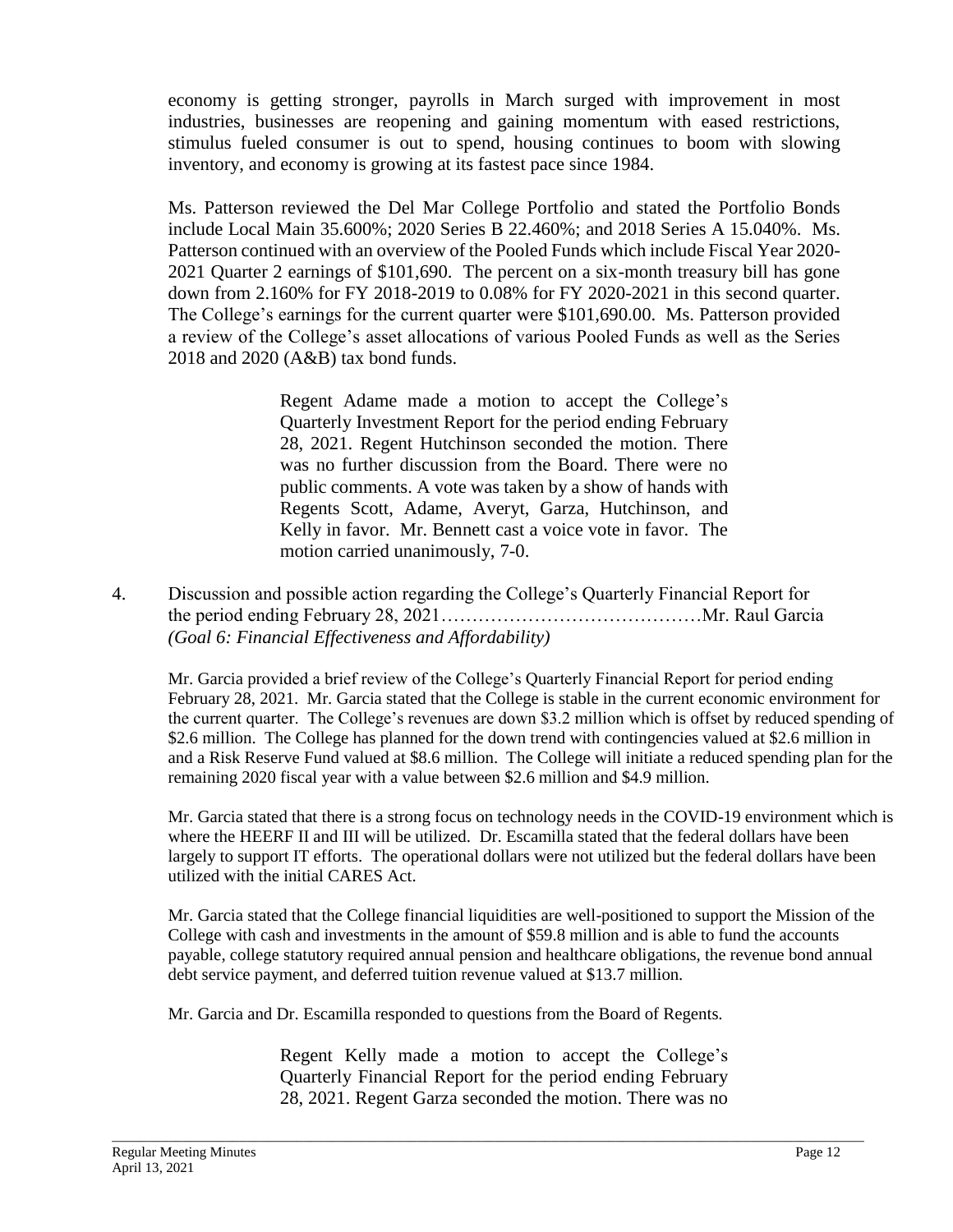further discussion from the Board. There were no public comments. A vote was taken by a show of hands with Regents Scott, Adame, Averyt, Garza, Hutchinson, and Kelly in favor. Mr. Bennett cast a voice vote in favor. The motion carried unanimously, 7-0.

At 4:06 p.m., the Chair announced the Board was going into Closed Session pursuant to:

### **6. CLOSED SESSION pursuant to:**

- A. **TEX. GOV'T CODE § 551.071**: (Consultation with Legal Counsel), regarding pending or contemplated litigation, or a settlement offer, with possible discussion and action in open session; and the seeking of legal advice from counsel on pending legal or contemplated matters or claims, with possible discussion and action in open session;
- B. **TEX. GOV'T CODE § 551.072**: (Deliberation of Real Property), regarding the purchase, exchange, lease, or value of real property, with possible discussion and action in open session; and,
- C. **TEX. GOV'T CODE § 551.089**: (Deliberation Regarding Security Devices or Security Audits), regarding security assessments, deployments, or audits relating to information resources technology or the design, operation, or defense of a computer network; certain network security information; the deployment, or specific occasions for implementation, of security personnel, critical infrastructure, or security devices; or, information confidential under Texas Government Code Section 552.139, with possible discussion and action in open session; and,
- D. **TEX. GOV'T CODE § 551.074(a)(1):** (Personnel Matters), regarding the appointment, employment, evaluation, reassignment, duties, discipline, or dismissal of a public officer or employee; including, 1.) Annual Evaluation of College President and President's Contract, and 2.) Annual Board Self-Evaluation, with possible discussion and action in open session.

The Board reconvened in Open Session at 5:26 p.m.

5. Discussion and possible action related to purchase of real property located at 3002 Ayers Street, Corpus Christi, Texas…………………...…………………………Mr. John Strybos *(Goal 4: Learning Environments)*

Regent Scott stated that she was abstaining from discussion and voting regarding Agenda Item No. 5 and left the meeting. Regent Averyt continued the meeting and introduced Mr. Strybos.

Mr. Strybos stated the Administration has been evaluating the property located at 3002 Ayers Street which is in direct proximity to the East Campus and recommended the College purchase this property for \$275,000.00.

> Regent Kelly made a motion to approve the purchase of the property located at 3002 Ayers, Corpus Christi, Texas at the